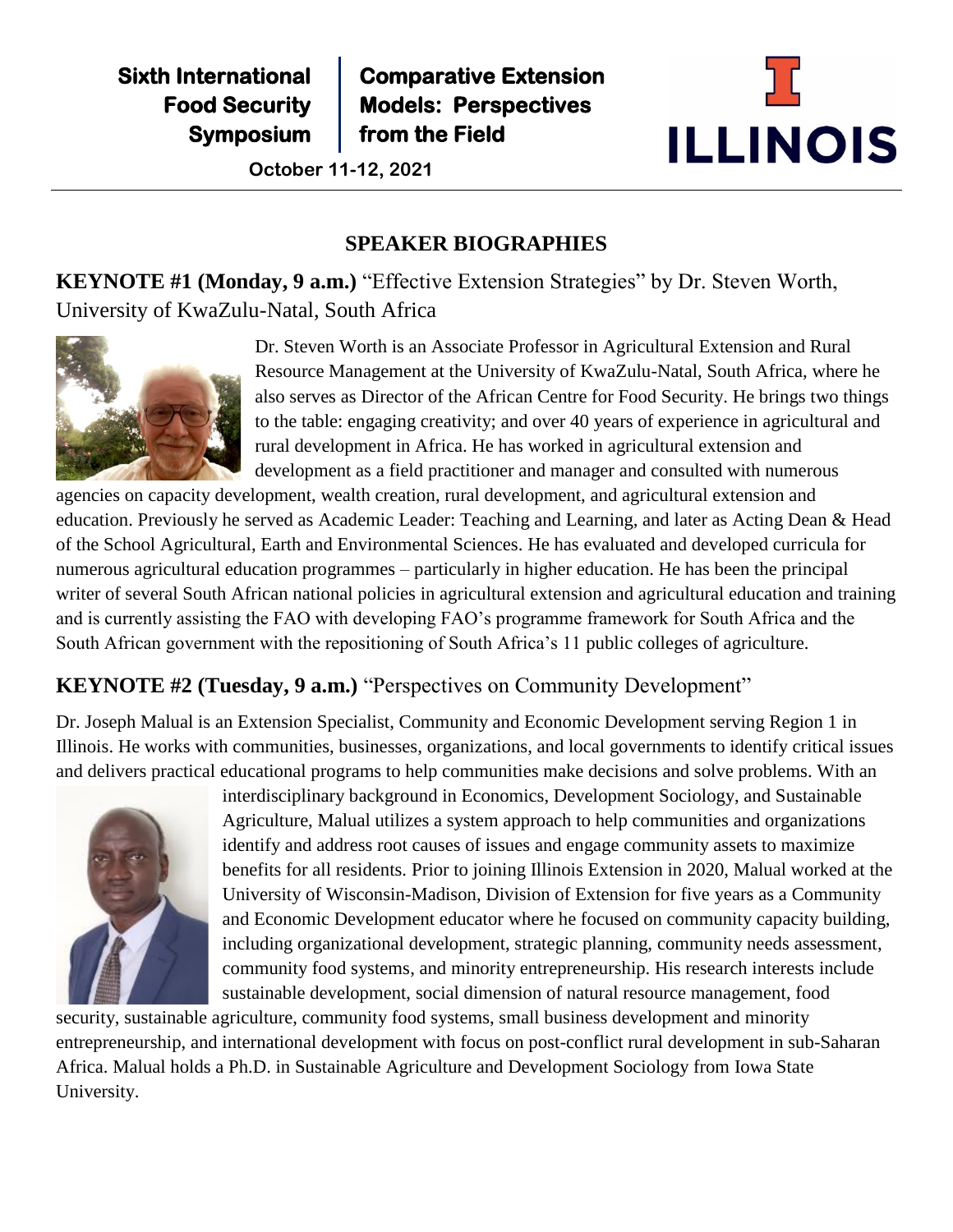# **MONDAY, OCTOBER 11**

#### **WELCOMES**



**Dr. Alex Winter-Nelson** was named Associate Dean of the Office of International Programs in the College of Agricultural Consumer and Environmental Sciences in December 2018. He is currently serving as Acting Associate Dean for Research. He is a professor in the Department of Agricultural and Consumer Economics. He has been at the University of Illinois since completing doctoral studies in applied economics at the Stanford University Food Research Institute in 1992. His research has been motivated by a desire to understand the relationship between market

institutions and poverty in developing countries. Most of this research has related to Eastern and Southern Africa, with some work in other regions of Africa and Latin America. Professor Winter-Nelson has also been active in developing academic programs and has served as graduate program director in the Center for African Studies and the Department of Agricultural and Consumer Economics. Winter-Nelson has done extensive research on the effects of agricultural policy in Kenya and on the impact of development interventions on poverty in Ethiopia. He is currently involved in ongoing research in Zambia to evaluate the impact of livestock development on poverty and malnutrition among smallholders. Another strand of his research concerns the potential for commodity exchanges and other market-based mechanisms to mitigate risk for farmers in developing countries. His work in Africa was reinforced through visiting appointments at Egerton University in Kenya and at The University of Pretoria in South Africa.



**Dr. Germán Bollero** is Interim Dean of the College of ACES. He assumed his position of Associate Dean for Research in the College of ACES and Director of the Illinois Agricultural Experiment Station in January 2018. An award-winning teacher and researcher, Bollero previously served as head of the Department of Crop Sciences before accepting his new role in the Office of Research. Bollero is a native of Rosario, Argentina. He received his bachelor's degree in Agronomy from the National University of Rosario, Argentina. After receiving his master's degree and Ph.D. in 1993 and 1994 from the University of Illinois, he continued his association with the U of I Department of Agronomy as a Postdoctoral Research Associate, and a Senior Research Specialist in Agriculture. In 1998, he joined the ACES faculty as Assistant Professor of

Biometry and Cropping Systems. Bollero is internationally recognized for his scholarship in biometry and cropping systems. His teaching, service, and research contributions have placed him among an elite handful of truly outstanding faculty members. He has been included on the Incomplete List of Teachers Ranked as Excellent by Their Students 27 times. Among other recognitions, he has received several College of ACES awards, was selected as a member of the ACES Academy of Teaching Excellence, and was in the first class of the ACES Global Connect program. Dr. Bollero is a Fellow of the Crop Science Society of America and the Agronomy Society of America.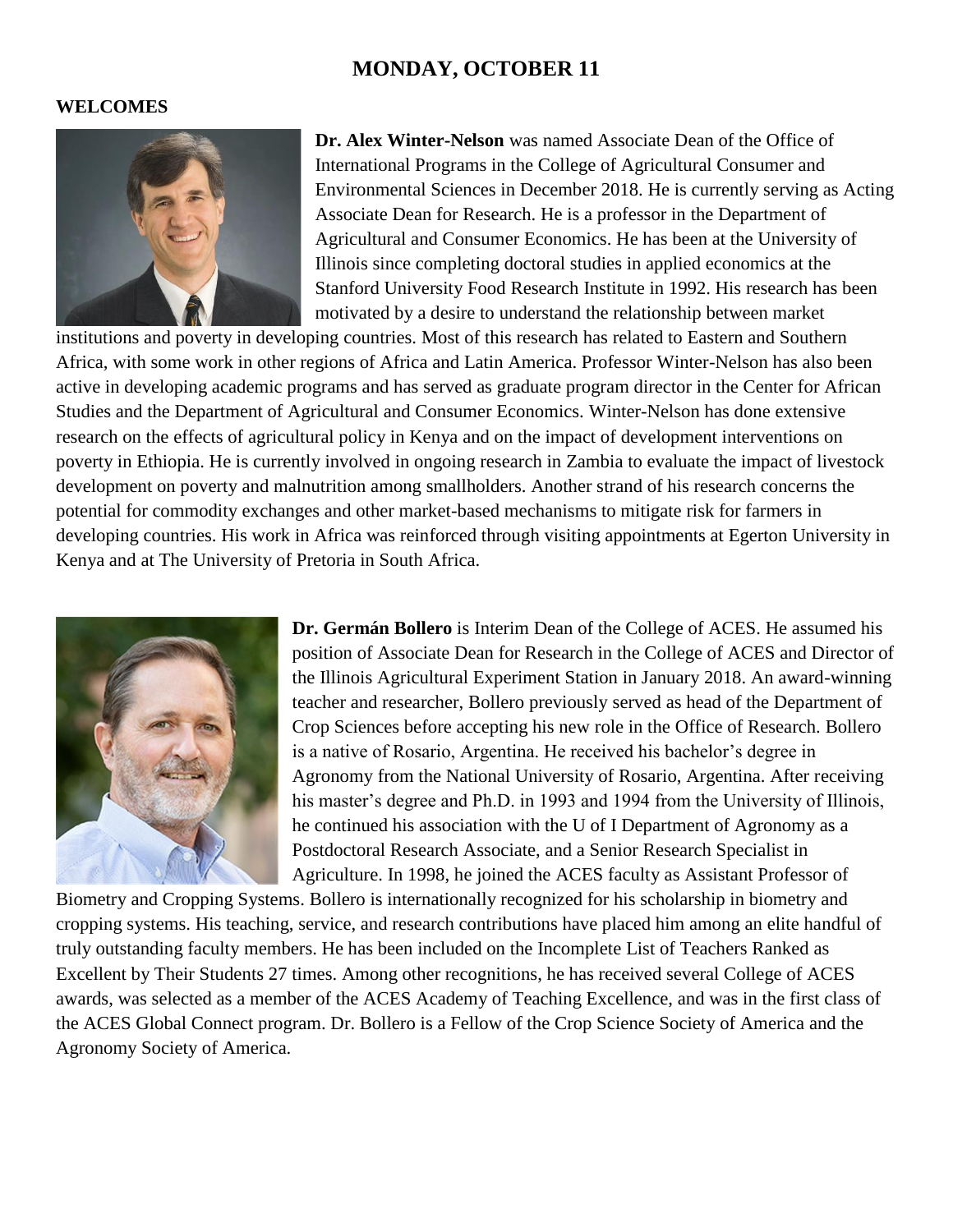#### **SESSION 1: DEVELOPING COLLABORATIVE NETWORKS**

#### **Danilo Saavedra**



#### **Patricia Cossío Torres**

Danilo Saavedra is an agronomist from Nicaragua. He studied at National Agrarian University and finished his bachelor's degree in Cuba and then earned his Master of Science from The University of Puerto Rico. He has worked in Nematology and Phytopathology in plantain and other crops. Danilo now works at FUNICA to improve agricultural extension service, research, and adoption of technology. He is the author of many publications about rural extension service, nutrition-sensitive agriculture, ITC, and models to measure the impact of the project in rural areas.

Dr. Patricia Cossio Torres is a professor at the Medicine Faculty of the Autonomous University of San Luis



Potosí (UASLP), Mexico. At San Luis Potosí, Torres is responsible for the occupational health services and adolescent health programs. Her research includes resilience, psychosocial factors in adolescent health, community health, reproductive health and occupational health. She has directly documented the effectiveness of various intervention models for assertiveness, teamwork and reproductive health. She has published articles and offered several presentations about resilience in vulnerable women and older adults, education programs for reproductive health and obesity, cardiometabolic risk factors in pediatric population, validity of instruments, mortality indicators, human development index and diabetes type 2, occupational health and environmental exposure in pediatric population.

#### **Paul McNamara**



Dr. Paul E. McNamara is a professor in the Department of Agricultural and Consumer Economics and the Division of Nutritional Sciences at the University of Illinois at Urbana-Champaign. He directs the AgReach Program [\(www.agreach.illinois.edu\)](http://www.agreach.illinois.edu/), a program of development action and research aimed at reducing gaps in agrisystems in order to promote smallholder farmers. He also serves as Principal Investigator for the USAID-funded Feed the Future Strengthening Agriculture and Nutrition Extension Services Activity (SANE) Project in Malawi. His research, outreach, and teaching efforts are in the areas of extension, rural development, and public policy. McNamara holds a PhD from the Department of Applied Economics at the University of

Minnesota and an MPP from the Harvard Kennedy School. McNamara is also an Adjunct Member of the Faculty at Njala University in Sierra Leone.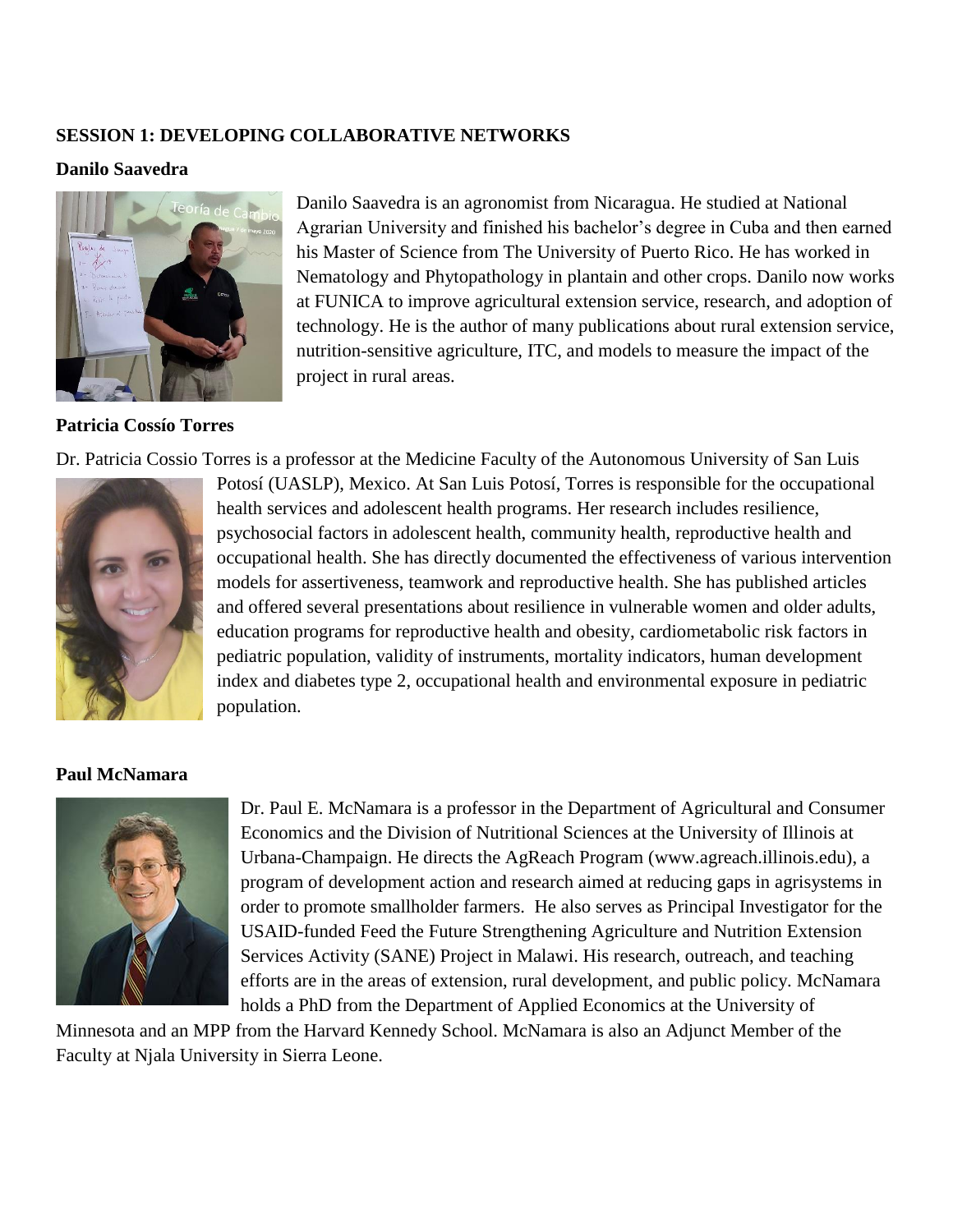#### **Jennifer Jones**



Jennifer Jones is a Watershed Outreach Associate with University of Illinois Extension. She serves the Embarras River and Little Wabash River Watersheds, which are phosphorus priority watersheds in the Illinois Nutrient Loss Reduction Strategy. She is based out of the Effingham Extension office. She received her Master of Science in Agronomy from Purdue University in 2018, and her Bachelor of Science in Natural Resources and Environmental Sciences, with a minor in Crop and Soil Management, from University of Illinois in 2015. She is also a Certified Crop Adviser (CCA) with a 4R Nutrient Management Specialty certification through the American Society of Agronomy.

# **SESSION II: 4-H AND YOUTH PROGRAMS**

# **Elisha Hughes**



Elisha Hughes has worked for 9 years as a 4-H coordinator in Montgomery County, where she primarily focuses on cultivating leadership opportunities and STEM learning experiences for youth in her rural county. In 2017, after a meeting with Korea 4-H, Elisha started working with the States 4-H International Exchange program as an inbound coordinator. In this role, she promotes the program statewide, coordinates the Korea 4-H exchange program in Illinois and organizes cultural learning opportunities for youth. Elisha has participated as a panel speaker at the Global 4-H Leadership Conference held in South Korea, where she spoke on the benefits of the exchange program.

# **Florent Osmai**

Florent Osmai is a psychologist at SOS Children's villages in Kosovo. He provides psychological sessions, counseling, psychological evaluations, and moderates focus groups.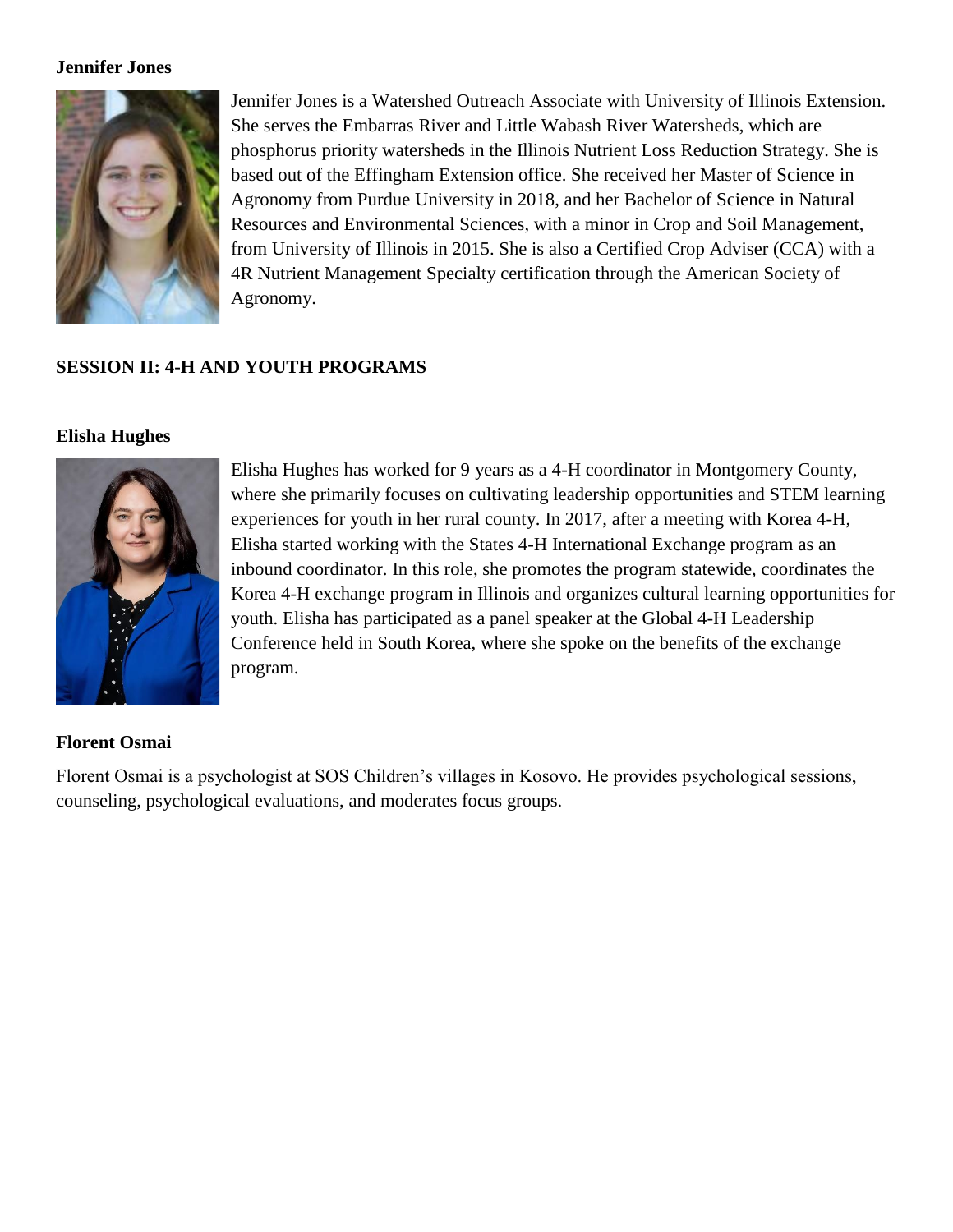# **Buyong Ho Kim**



Byeong-ho Kim works for the Korea 4-H Association as the director of Strategic Development. For 23 years he has managed all kinds of 4-H educational programs at the national level in Korea such as leadership camps for youth, the National 4-H student project contest, Seoul study trip programs, Urban-rural exchange programs, 4-H Summer Camp, International Winter Camp, 4-H Teachers' Training Courses, 4-H Specialist Training Courses, and IFYE exchange programs as well as marketing and public relations work. During his time working at the Korea 4-H Association, he has focused on 4-H program

development. He has achieved considerable development in many new programs and expanded international programs. He also worked as a manager of an organizational development team in the Korea 4-H Association. Byeong-ho Kim studied Sociology at Korea University and completed a master's course in agricultural and vocational education at Seoul National University.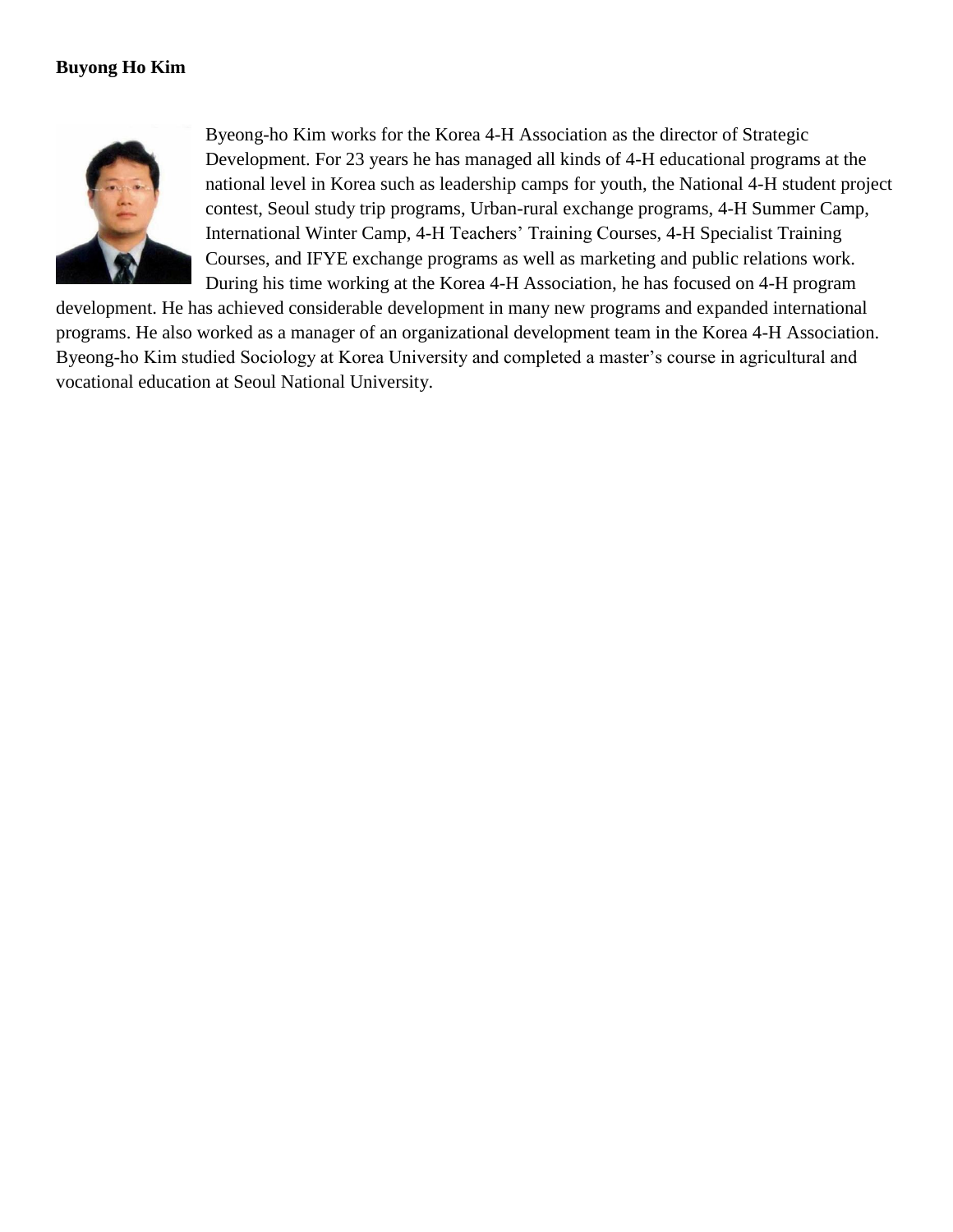# **Sandy Hernandez**



Sandy Hernandez (Mr. H) BSN RN (Retired) is a 20+ year, multi-state 4-H Volunteer. He currently resides in Largo, Florida and serves as a Volunteer Program Assistant with UF/IFAS Extension-Pinellas County 4-H. He also works with Penn State Extension 4-H and University of Puerto Rico Extension 4-H programs. Sandy serves as project leader for 4-H FUSION: a multi-state outreach program that provides 4-H School Enrichment Programs and Staff/Volunteer training to 3 local schools in Puerto Rico through ZOOM

online platform and Google Classroom.

#### **Tania Sasaki**



Dr. Tania Sasaki is an English professor at IFMS. She holds her doctorate in Linguistic Studies.

**Flavio Amorim da Rocha** 

Dr. Flavio Rocha is a professor at the Federal Institute of Education, Science and Technology of Mato Grosso do Sul, Brazil where he also serves as the International Affairs representative. He holds a doctorate in Literary Studies.

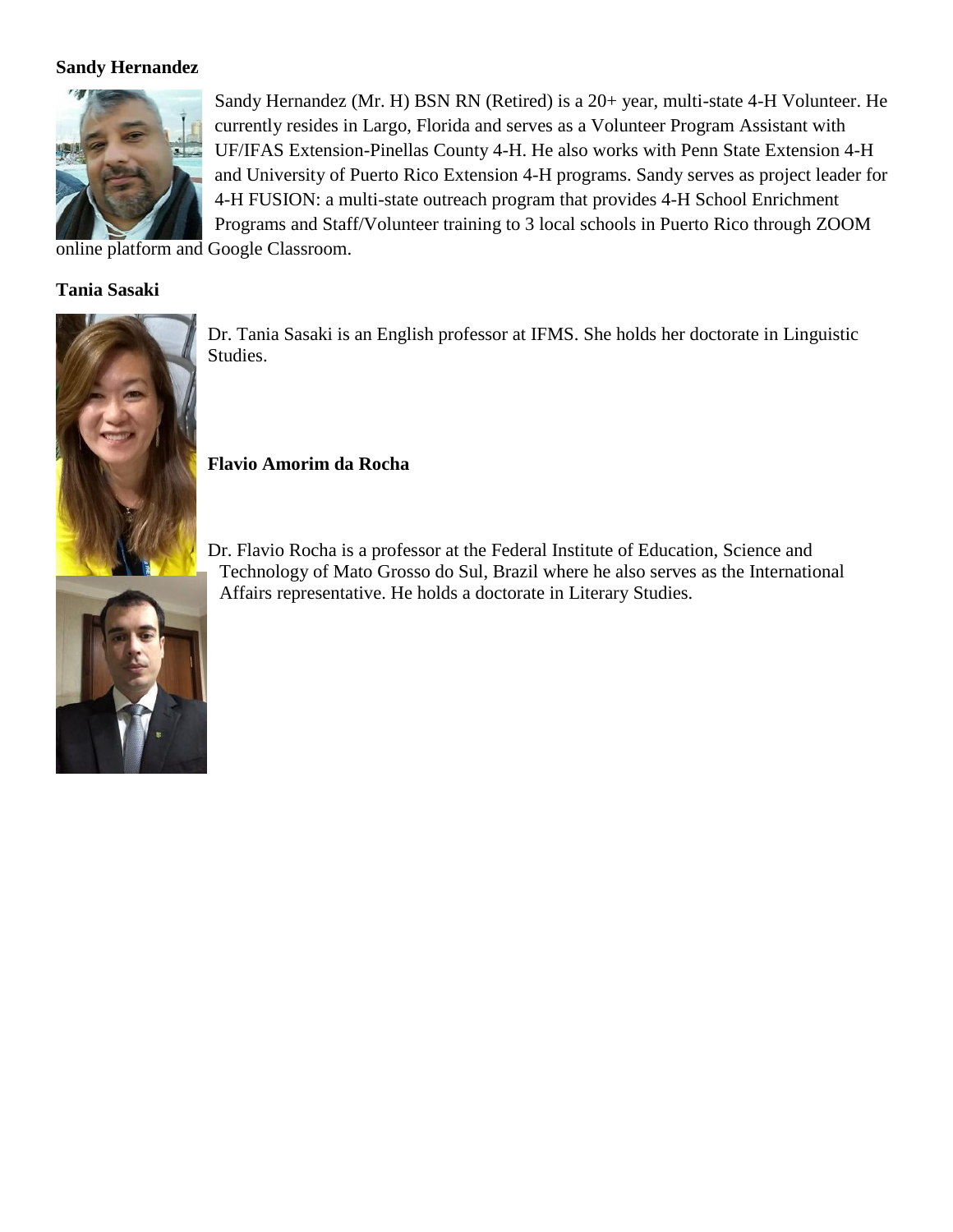#### **Mark Becker**



Mark Becker is a 4-H Youth Development Extension Specialist in Food Systems. He has a Master's degree in Education Policy from the University of Illinois at Urbana-Champaign. His thesis focused on the evaluation of several Restorative Justice programs in both the public and private school systems and the level to which those programs promoted equitable learning environments. Along with colleagues from U of I Extension, he is assisting in the development of the Food Action Academy program; a collaborative curriculum project focused on promoting civic engagement to address food insecurity in both metropolitan and rural communities around the state.

# **SESSION III: DELIVERING IMPACTFUL PROGRAMMING IN THE DIGITAL AGE**

# **Grant McCarty**



tomato production.

Grant McCarty is an Extension Educator for Local Food Systems and Small Farms at the University of Illinois. He works with commercial and backyard growers and producers by providing resources in fruit and vegetable production. His area of expertise includes soils management, organic/sustainable crop production, alternative crops, and general fruit and vegetable production. He further assists stakeholders within the local food system in helping them to expand their operation, adopt new practices, and/or better manage their current production. Originally from East Tennessee, Grant McCarty received a Bachelor's degree in Sociology from Maryville College in 2008 and a Master of Science in Plant Sciences from University of Tennessee in 2012. His graduate project involved research to find a sustainable alternative to Methyl Bromide in bell pepper and

# **Mary Liz Wright**



Mary Liz Wright is an extension educator in nutrition and wellness for the University of Illinois. She is passionate about the people of east-central Illinois. She feels that Extension education is especially vital to local residents who have limited resources. By emphasizing nutrition and wellness education, Extension can empower people to make good life choices. Wright believes that people who are well fed tend to do better, make better choices, and have better lives. Alleviating hunger and nutrition-related problems works toward the realistic goals of long-term steady employment for parents, and children who graduate from high school ready to go on to higher-level training and/or education - ultimately going on to become productive members of their communities. Wright earned a bachelor's degree in theology from Loyola University of Chicago and a master's degree in family and consumer science from Eastern Illinois University. She is

a member of the family and consumer science professional organizations, NEAFCS and IEAFCS.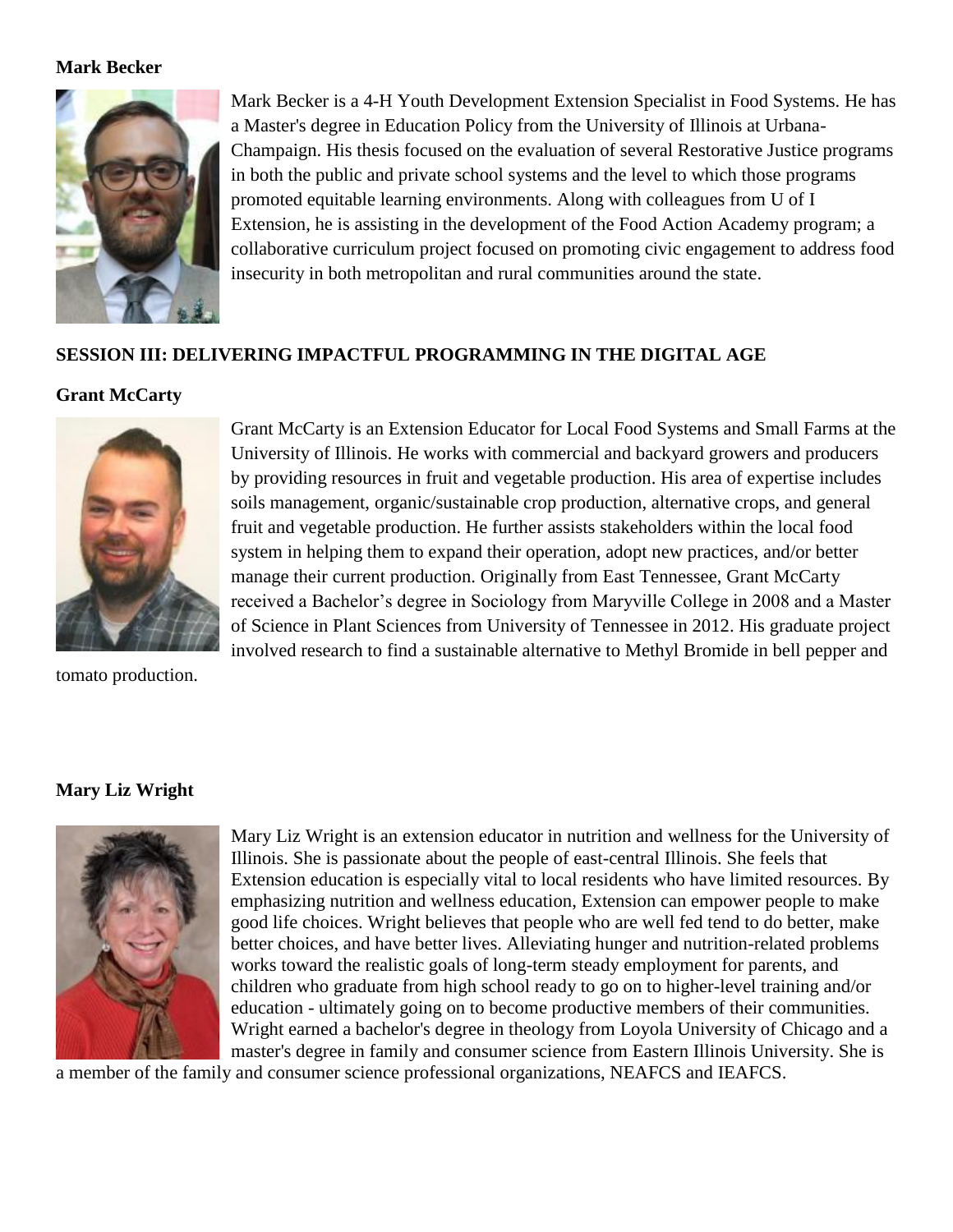#### **Susan Glassman**



Susan Glassman has been a part of University of Illinois Extension for 18 years and an Extension Educator since 2015. She holds a Bachelor of Science in Food and Nutrition, specializing in Dietetics, and a Master of Science in Health Education and Administration from Southern Illinois University in Carbondale. Susan serves Bureau, LaSalle, Marshall, and Putnam Counties. She uses her education, experience, and expertise to help people improve their health by offering evidenced-based programs that offer knowledge, develop awareness, and build skills for positive behavior changes. In the Nutrition and Wellness program, Susan promotes food safety, food preservation, chronic disease prevention and management, and nutrition & wellness education through offering her classes, authoring blogs, and presenting in virtual platforms. She works to foster relationships for food access and coalition-building through the development of

nutrition policy, food systems, and environments in the Illinois Nutrition Education Program. Susan also administers programming at the Extension Education Center & Community Teaching Kitchen in LaSalle, IL.

#### **Shreya Agarwal**



Shreya joined Digital Green (DG) in 2011 in India. After a hiatus, she is now back at DG as Director, Strategy based in San Francisco and supports the design and execution of global programs like USAID's Developing Local Extension Capacity (DLEC) program, while guiding cross-cutting efforts in strategic planning, communications, business development, and monitoring and evaluation. Previously, she worked as a Senior Associate with McKinsey and Co. in New York specializing in health care, and the public/ social sector. Shreya's interest in development (and agriculture in particular)

stems from her experience working with rural farming communities and government functionaries primarily in India and Ethiopia. She graduated from Delhi University, India with a focus on Mathematics, from Harvard Kennedy School, US with a Master's in Public Administration, and from the Institute of Development Studies, University of Sussex, UK with a Master's in Development Studies.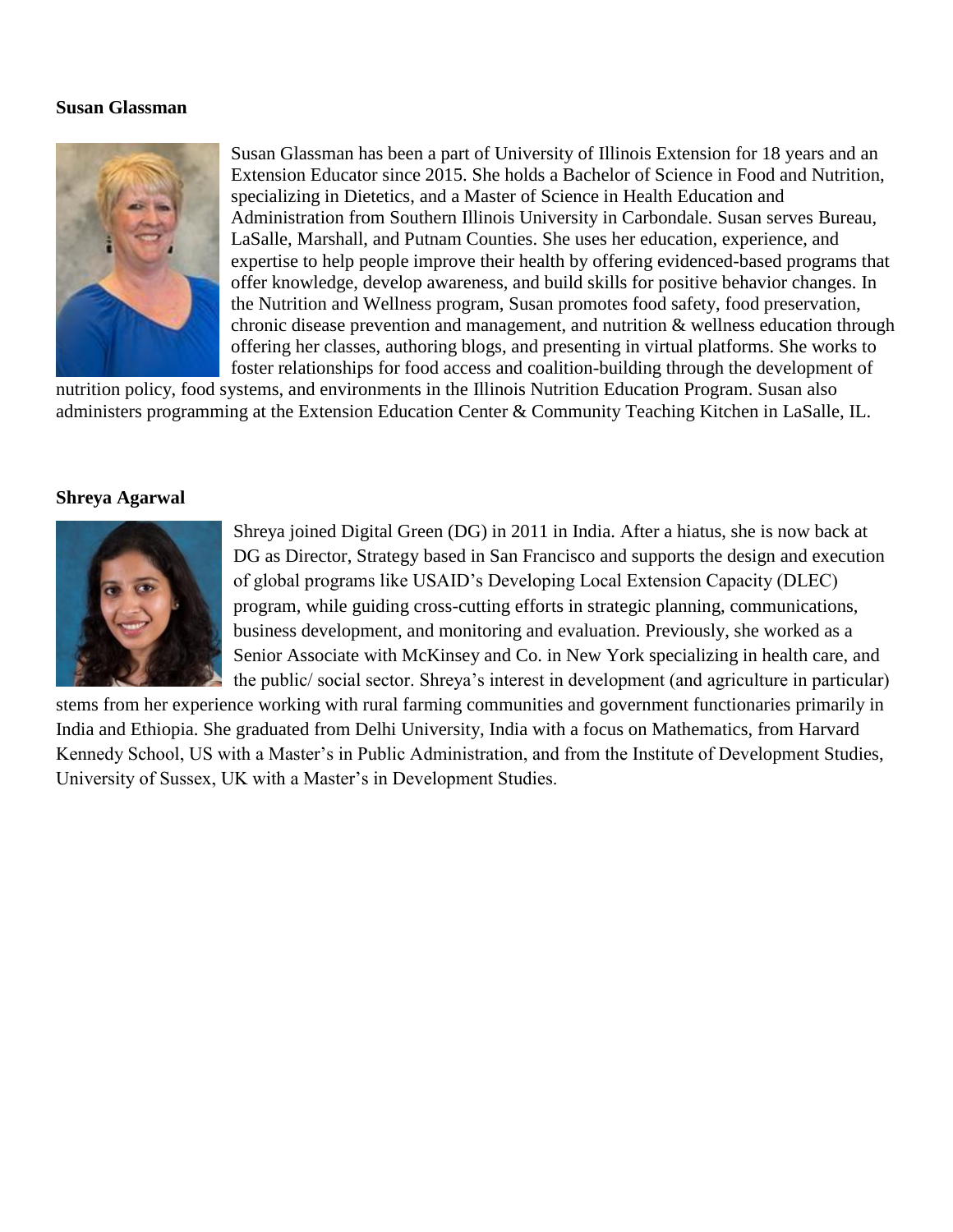# **Hope Michelson**

Dr. Hope Michelson is an associate professor in the Department of Agriculture and Consumer Economics at the



University of Illinois. She studies the dynamics of poverty and food security in lowincome countries where market failures are a fact of life. One of her key subjects is the interaction of international development efforts with local and large-scale agribusiness. She investigates how small farmers respond to the expansion of international supply chains, the sourcing of agricultural products, and the buying and selling of agricultural inputs.

# **Candice Hart**



Candice Hart is State Master Gardener Specialist with University of Illinois Extension providing leadership to the Illinois State Master Gardener Program. Candice holds a Bachelor's degree in Horticulture and a Master's Degree in Ag Education, both from the University of Illinois. Candice currently lives in Bloomington, Illinois where she loves working in her own cut flower gardens. Besides working in Extension, Candice is also a Certified Floral Designer, Illinois Certified Professional Florist and loves working on creative design projects. In her role as State Master Gardener Specialist, Candice provides leadership and education to Master Gardeners across Illinois and oversees the program as a whole.

**Talon Becker**



A member of the Illinois Extension Commercial Ag Team, Talon Becker has worked in various areas of agriculture research and outreach in the University of Illinois system. Upon completion of a B.S. in Crop Sciences in 2008, Talon continued his academic career at the University of Illinois, completing an M.S. in 2011 in the area of Plant Breeding and Genetics, working to better understand the genetic regulation of corn root morphology and its relation to nitrogen use efficiency. This was followed by the completion of a PhD in 2015, also in Plant Breeding and Genetics, investigating the genetic regulation of the glucosinolate/myrosinase system in Brassica vegetables, focusing on Brassica oleracea vegetables, such as broccoli, cabbage, and kale. In his current role, Talon helps to manage an Extension research and demonstration farm near

Ewing, IL, conducting row crop systems research focusing on integrating cover crops, alternative crops, and reduced tillage into local farmers' standard cropping practices, as well as facilitating research conducted by oncampus specialists. He also works with farmers in southern Illinois to solve their agronomic issues, or possibly design on-farm research trials the farmers can conduct to answer those questions in their own operations. Additionally, Talon and the other members of the Commercial Ag Team work closely with many Certified Crop Advisers in their respective regions through various avenues, including direct and web-based programming.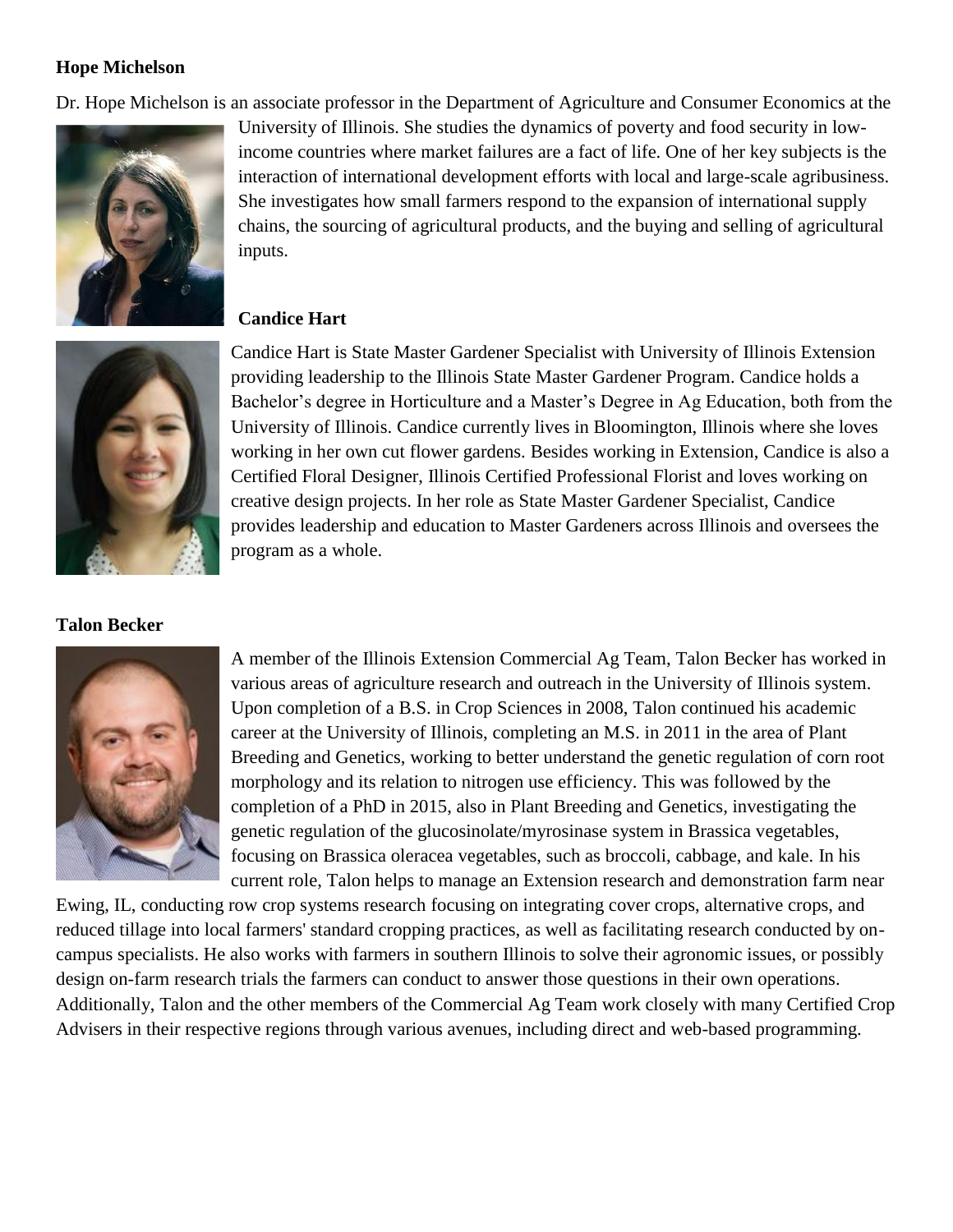

# **Caitlin Mellendorf**

Caitlin Mellendorf is a nutrition and wellness educator for University of Illinois Extension serving DeWitt, Macon, and Piatt counties, where she teaches nutrition- and food-based lessons around heart health, food safety, diabetes, food preservation, and hands-on cooking. She has her Bachelor of Science in Family and Consumer Sciences (specialty in Food, Nutrition, and Dietetics) from Illinois State University. She completed her Master of Science in Family and Consumer Sciences (specialty in Dietetics) through Eastern Illinois University and dietetic internship through Sarah Bush Lincoln Health Center in Mattoon, Illinois.

# **TUESDAY, OCTOBER 12**

# **Cynthia Haynes**

Dr. Cynthia Haynes is an Associate Professor in the Department of Horticulture at Iowa State University. Dr.



**Josie Rudolphi**

Consumer Horticulture Extension. Her research interests include the scholarship of teaching and learning (SoTL) with recent work in horticulture pedagogy and andragogy or the evaluation of horticulture education of youth, college undergraduates, and master gardeners.

Haynes currently teaches seven classes in horticulture and provides leadership in



Dr. Josie Rudolphi is an Assistant Professor of Agricultural Safety and Health at the University of Illinois Urbana-Champaign. Rudolphi has worked to develop a research program focused on farmer and rancher mental health and resiliency among agricultural communities (www.farmstress.org). She has examined the prevalence of depression and anxiety among sub-populations of agricultural workers and explored opportunities and avenues for intervention. Rudolphi serves as the co-director of Illinois AgrAbility and the NIOSH Agricultural Safety and Health Traineeship program at the University of Illinois Urbana-Champaign. Additionally, Rudolphi serves as an Extension Specialist and works to communicate research findings and develop appropriate mental health programing for agricultural producers and stakeholders in Illinois. Rudolphi graduated

from the University of Iowa's College of Public Health with a PhD in Occupational and Environmental Health with an emphasis in Agricultural Safety and Health.